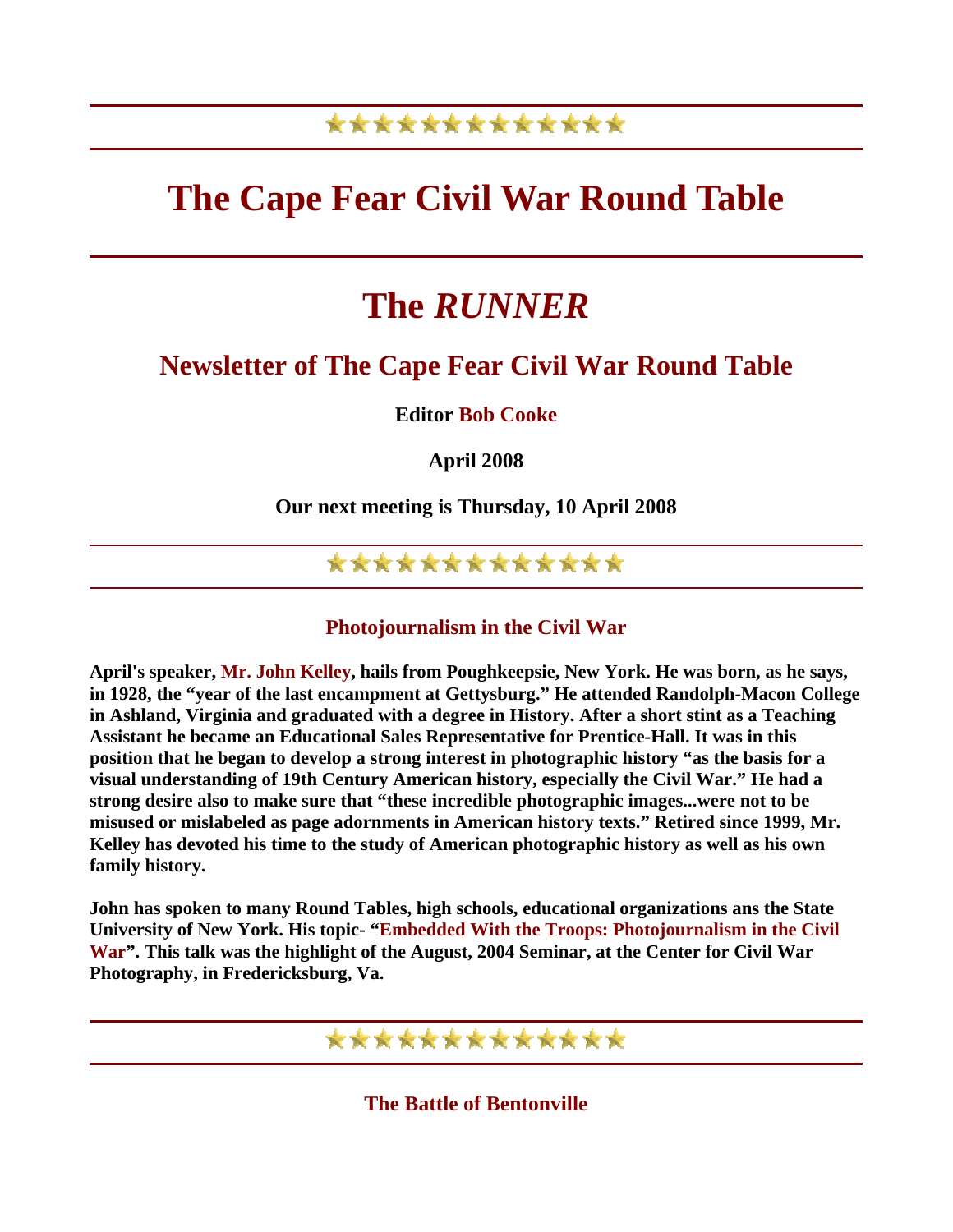**Member John Winecoff delivered a hit with his discussion of events and characters leading us up to the Battle of Bentonville. A quick look at the characters involved - Generals W.T. Sherman, Joseph Johnston, D.H. Hill, O.O. Howard and President Jeff Davis- and you could be sure that things would not go smoothly! Davis and Johnston often quarreled; after the Battle of Atlanta, it led to Johnston's removal. But Johnston still had friends in the Confederate Congress and when it came down to it by February 1865, General Johnston was all Davis had left (except P.G.T. Beauregard, another Davis enemy). Placed in command of any and all Southern troops (from Savannah, Charleston and Wilmington, a total of about 20,000 men) he gathered his men outside Goldsboro (an important rail center). He would be facing his old nemesis, Union General W.T. Sherman, who, with over 60,000 soldiers, was cutting a swath through the South. Indeed, as John related, when asked where he was going, Sherman replied, "Anywhere I want to!"** 

**Passing through Fayetteville, Sherman sent one of his Corps (under General Howard) towards Goldsboro, while Slocum feinted to Raleigh. Directed by General Robert E. Lee to prevent Sherman from joining forces with U.S. Grant at Petersburg, Johnston set up delaying actions at Monroes Crossroads and Averasboro. The action worked to split Sherman's columns and gave the Confederates an opportunity to strike on more even terms. That opportunity came at the little hamlet of Bentonville. From 19 March to 21 March the armies met in what would be the largest land battle in North Carolina.** 

**Placing his troops along the Goldsboro Road and after an initial success was thwarted by stubborn resistance (and counterattacks) from the Union army. The Confederate army was forced to pull back to their original positions. For two days the armies fought over the ground; on the 21st, General Mower flanked the Confederate line and Johnston (who was nearly captured by Mowers advance) later abandoned his position and retreated to Smithfield. Sherman declined to pursue Johnston, instead moving on to Goldsboro where his army was resupplied. Only thirty-six days later, Johnston and Sherman sat down at the Bennett Place to discuss peace terms. Bentonville was important because it was the only major Confederate attempt (after Atlanta) to halt Sherman; it was the last major offensive where the Confederates chose the time and place and made the initial attack.** 

**Enjoy the spring trip to Bentonville!** 

### \*\*\*\*\*\*\*\*\*\*\*\*\*

**Friends of the Wilderness Battlefield** 

**Friends of the Wilderness Battlefield will commemorate the 144th Anniversary of the Battle of the Wilderness on the weekend of May 9th-11th, 2008. Highlights of the weekend will be the 6th annual Dinner and Auction on Saturday and a Civil War conference (Fri. May 9th-Sun. May 11th). Guest speakers include Chief Justice Frank Williams, Dr. John Simon, Gordon Rhea, Clark Hall and Greg Mertz. Visit www.fowb.org for complete event details, including a flier describing the weekends activities.**